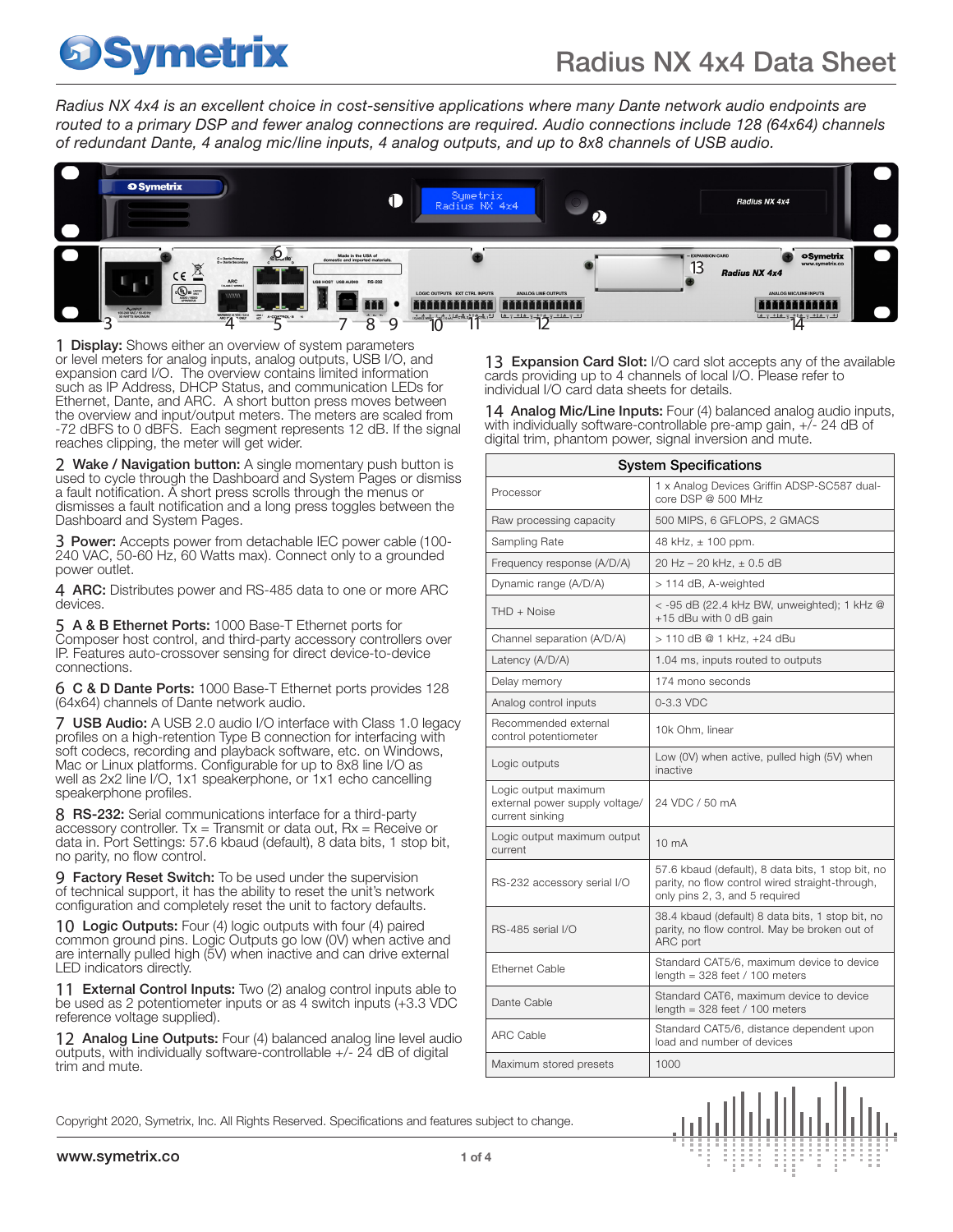|                           | Analog Inputs                                                               |
|---------------------------|-----------------------------------------------------------------------------|
| Number of inputs          | Four (4) switchable balanced mic or line level                              |
| Connectors                | 3.81 mm terminal blocks                                                     |
| Nominal input level       | +4 dBu                                                                      |
| Maximum input level       | $+24$ dBu.                                                                  |
| Mic pre-amp gain          | 0 to 51 dB in 3 dB steps with $\pm$ 24 dB digital<br>trim                   |
| Mic pre-amp EIN           | < -125 dB with 150 Ohm source impedance,<br>22 4 kHz RW                     |
| Input impedance           | 2k Ohms balanced, 1k Ohms unbalanced                                        |
| Phantom power (per input) | $+48$ VDC @ 10 mA maximum                                                   |
| Dynamic range             | > 115 dB, A-weighted                                                        |
| $THD + Noise$             | $<$ -100 dB (22.4 kHz BW, unweighted); 1 kHz $@$<br>+15 dBu with 0 dB gain. |
| Latency                   | $0.31$ mS                                                                   |

| <b>Analog Outputs</b> |                                                                       |
|-----------------------|-----------------------------------------------------------------------|
| Number of outputs     | Four (4) balanced line level                                          |
| Connectors            | 3.81 mm terminal blocks                                               |
| Nominal Output Level  | +4 dBu with 20 dB of headroom                                         |
| Maximum Output Level  | +24 dBu (+22.8 dBu into a 2k Ohm minimum<br>load)                     |
| Output Impedance      | 300 Ohms balanced, 150 Ohms unbalanced                                |
| Dynamic range         | $>$ 117 dB, A-weighted.                                               |
| $THD + Noise$         | < -97 dB (22.4 kHz BW, unweighted); 1 kHz, 0 dB<br>gain +8 dBu output |
| Latency               | $0.65$ mS.                                                            |

| USB Audio I/O    |                                                                                                                                                                              |
|------------------|------------------------------------------------------------------------------------------------------------------------------------------------------------------------------|
| Connector        | One (1) high-retention Type B                                                                                                                                                |
| Interface        | 2.0 with Audio class 1.0 legacy modes                                                                                                                                        |
| Capacity         | 1x1 (echo cancelling speakerphone and<br>non-echo cancelling speakerphone modes) -<br>driverless, 2x2 line I/O mode - driverless, and 8x8<br>line I/O mode - driver included |
| Sample Rate      | 48 kHz                                                                                                                                                                       |
| <b>Bit Depth</b> | 16-bit, speakerphone modes; 16 or 24-bit, line<br>modes                                                                                                                      |

| AEC (if installed)*                                                                   |                                                                                                                                 |
|---------------------------------------------------------------------------------------|---------------------------------------------------------------------------------------------------------------------------------|
| Number of Channels                                                                    | Up to sixteen (16) for dual-core module (up to 8<br>references), up to eight (8) for single-core module<br>(up to 4 references) |
| <b>Tail Length</b>                                                                    | 400mSmaximum, dependent on channel and<br>reference count                                                                       |
| Convergence Rate                                                                      | Typically > 90dB/sec                                                                                                            |
| Latency                                                                               | 16 <sub>ms</sub>                                                                                                                |
| Processors                                                                            | 1 x Analog Devices Griffin ADSP-21584 dual-core<br>DSP @ 500 MHz                                                                |
| Raw processing capacity                                                               | 500 MIPS, 6 GFLOPS, 2 GMACS                                                                                                     |
| *Optional coprocessor module required, single-core or dual-core models are available. |                                                                                                                                 |

|                        | <b>Radius NX 4x4 Specifications</b>                                                                                         |  |
|------------------------|-----------------------------------------------------------------------------------------------------------------------------|--|
| <b>Mechanical Data</b> |                                                                                                                             |  |
| Space Required         | 1U (WDH: 18.91 in. x 9.5 in. x 1.72 in. / 48.02<br>cm x 24.13 cm x 4.37 cm). Depth does not<br>include connector allowance. |  |
|                        | Allow at least 3 inches additional clearance<br>for rear nanel connections. Additional denth                                |  |

|                               | , mow at ioast o monos auditional oioaranoo<br>for rear panel connections. Additional depth<br>may be required depending upon your specific<br>wiring and connections.                                                                                                                                                        |
|-------------------------------|-------------------------------------------------------------------------------------------------------------------------------------------------------------------------------------------------------------------------------------------------------------------------------------------------------------------------------|
| Electrical                    | 100-240 VAC, 50/60 Hz, 60 Watts maximum,<br>universal input.                                                                                                                                                                                                                                                                  |
| Ventilation                   | Maximum recommended ambient operating<br>temperature is 30 C / 86 F. Ensure that the left<br>and right equipment sides are unobstructed<br>(5.08 cm, 2 in. minimum clearance). The<br>ventilation should not be impeded by covering<br>the ventilation openings with items such as<br>newspapers, tablecloths, curtains, etc. |
| Shipping Weight               | 13 lbs. (5.9 kg).                                                                                                                                                                                                                                                                                                             |
| Certifications and Compliance | Safety: UL 60065, cUL 60065, IEC 60065<br>EMC: EN 55103-1, EN 55103-2, EN55032,<br>EN 61000-3-2, EN 61000-3-3, ICES-003, FCC<br>Part 15 (all Class A)<br>Environmental: RoHS                                                                                                                                                  |

#### Architect & Engineer Specifications : Symetrix Radius NX 4x4

The device shall provide four analog mic/line inputs that are adjustable from line to mic level with coarse gain, fine trim, phantom power, invert and mute, and four analog line outputs that are adjustable with fine gain and mute. All signal processing, mixing and routing functions (including I/O levels) shall be controllable via software. Audio inputs and outputs shall be accessed via rear panel 3.81 mm terminal block connectors.

An expansion card slot may accommodate either a 2 line VoIP interface card, 2 line analog telephone interface card, 8x8 USB audio I/O card, 4 channel digital input card, 4 channel digital output card, 4 channel mic/line input card, 4 channel AEC input card, 4 channel analog output card, or remain empty.

An internal DSP coprocessor module may be installed for additional application-specific processing such as acoustic echo cancellation (AEC).

A USB 2.0 audio I/O port with class 1.0 legacy modes on a high-retention Type B connection is configurable for up to 8x8 line I/O as well as 2x2 line I/O, 1x1 speakerphone, or 1x1 echocancelling speakerphone profiles.

Network audio expansion shall be provided by the Dante protocol with a capacity of 128 (64x64) channels. Primary and Secondary Dante network audio connections shall be provided for redundant network implementation. Connectors shall be 1000 Base-T RJ45 utilizing CAT6 cable.

A designer software application shall be provided that operates on a Windows computer, with network interface installed, running Windows 7® or higher operating system. Computer connection for configuration shall be via the device's rear panel Ethernet connector. All internal processing shall be digital (DSP). Available DSP components shall include (but not be limited to) various forms of: mixers, equalizers, filters, crossovers, dynamics/gain controls, routers, delays, remote controls, meters, generators, onboard logic, and diagnostics.

The front panel shall include a display and a momentary switch. The display shall provide communications and system status, I/O metering, and fault messages.

External control shall include dedicated software screens as well as preset selection, I/O level control and muting using the optional ARC wall panel remote controls via industry-standard CAT5 cable with RJ45 connectors. A built-in web server shall provide four instances of ARC-WEB, which allows for user control from nearly any web browser or mobile device. Logic I/O shall consist of four contact closures or two potentiometer inputs along with four logic outputs. The logic outputs may be used to drive LEDs directly or control external relays or switchers. All program memory shall be non-volatile and provide program security should power fail. The device shall provide an on board real time clock to facilitate automatic, timed changing of presets and may sync to NTP. Third-party control systems may interface over IP and RS-232 using a published ASCII control protocol.

Audio conversion shall be 24-bit, 48 kHz and internal processing shall be 32-bit or 40-bit floating point, 48 kHz. The dynamic range shall not be lower than 115 dB, A-weighted with a maximum input level of +24 dBu and maximum output level of +24 dBu.

The device shall have an IEC power input socket for 120-240 VAC. The device shall meet UL/ CSA and CE safety requirements and comply with CE and FCC Part 15 emissions limits. The device shall be RoHS compliant. The chassis shall be constructed of Galvalume and molded plastic, and mount into a standard 19" 1U EIA rack using detachable rack ears. The device shall be a Symetrix Radius NX 4x4.

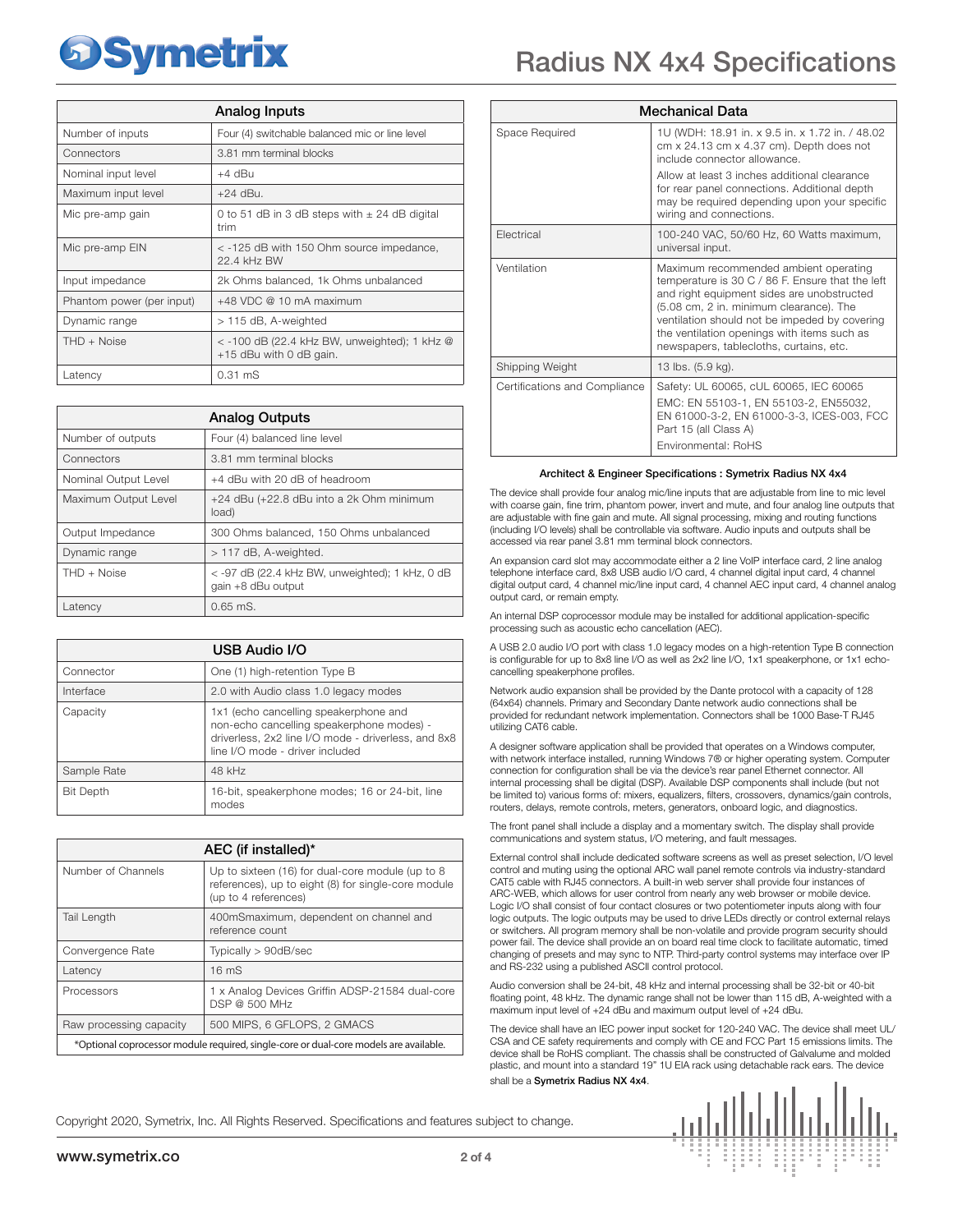*Radius NX 12x8 is best suited for applications requiring a greater compliment of analog input and output channels and/ or logic output and external control input capabilities. Audio connections include 128 (64x64) channels of redundant Dante, 12 analog mic/line inputs, 8 analog outputs, and USB audio.* 



**1 Display:** Shows either an overview of system parameters or level meters for analog inputs, analog outputs, USB I/O, and expansion card I/O. The overview contains limited information such as IP Address, DHCP Status, and communication LEDs for Ethernet, Dante, and ARC. A short button press moves between the overview and input/output meters. The meters are scaled from -72 dBFS to 0 dBFS. Each segment represents 12 dB. If the signal reaches clipping, the meter will get wider.

2 Wake / Navigation button: A single momentary push button is used to cycle through the Dashboard and System Pages or dismiss a fault notification. A short press scrolls through the menus or dismisses a fault notification and a long press toggles between the Dashboard and System Pages.

3 Power: Accepts power from detachable IEC power cable (100- 240 VAC, 50-60 Hz, 60 Watts max). Connect only to a grounded power outlet.

4 ARC: Distributes power and RS-485 data to one or more ARC devices.

5 A & B Ethernet Ports: 1000 Base-T Ethernet ports for Composer host control, and third-party accessory controllers over IP. Features auto-crossover sensing for direct device-to-device connections.

6 C & D Dante Ports: 1000 Base-T Ethernet ports provides 128 (64x64) channels of Dante network audio.

7 USB Audio: A USB 2.0 audio I/O interface with Class 1.0 legacy profiles on a high-retention Type B connection for interfacing with soft codecs, recording and playback software, etc. on Windows, Mac or Linux platforms. Configurable for up to 8x8 line I/O as well as 2x2 line I/O, 1x1 speakerphone, or 1x1 echo cancelling speakerphone profiles.

8 RS-232: Serial communications interface for a third-party accessory controller.  $Tx =$  Transmit or data out,  $Rx =$  Receive or data in. Port Settings: 57.6 kbaud (default), 8 data bits, 1 stop bit, no parity, no flow control.

9 Factory Reset Switch: To be used under the supervision of technical support, it has the ability to reset the unit's network configuration and completely reset the unit to factory defaults.

10 Logic Outputs: Eight (8) logic outputs with four (4) paired common ground pins. Logic Outputs go low (0V) when active and are internally pulled high (5V) when inactive and can drive external LED indicators directly.

11 External Control Inputs: Four (4) analog control inputs able to be used as 4 potentiometer inputs or as 8 switch inputs (+3.3 VDC reference voltage supplied).

12 Analog Line Outputs: Eight (8) balanced analog line level audio outputs, with individually software-controllable +/- 24 dB of digital trim and mute.

13 Expansion Card Slot: I/O card slot accepts any of the available cards providing up to 4 channels of local I/O. Please refer to individual I/O card data sheets for details.

14 Analog Mic/Line Inputs: Twelve (12) balanced analog audio inputs, with individually software-controllable pre-amp gain, +/- 24 dB of digital trim, phantom power, signal inversion and mute.

| <b>System Specifications</b>                                              |                                                                                                                                        |
|---------------------------------------------------------------------------|----------------------------------------------------------------------------------------------------------------------------------------|
| Processor                                                                 | 1 x Analog Devices Griffin ADSP-SC587 dual-<br>core DSP @ 500 MHz                                                                      |
| Raw processing capacity                                                   | 500 MIPS, 6 GFLOPS, 2 GMACS                                                                                                            |
| Sampling Rate                                                             | 48 kHz, $\pm$ 100 ppm.                                                                                                                 |
| Frequency response (A/D/A)                                                | 20 Hz - 20 kHz. ± 0.5 dB                                                                                                               |
| Dynamic range (A/D/A)                                                     | > 114 dB, A-weighted                                                                                                                   |
| $THD + Noise$                                                             | < -95 dB (22.4 kHz BW, unweighted); 1 kHz @<br>+15 dBu with 0 dB gain                                                                  |
| Channel separation (A/D/A)                                                | > 110 dB @ 1 kHz, +24 dBu                                                                                                              |
| Latency (A/D/A)                                                           | 1.04 ms, inputs routed to outputs                                                                                                      |
| Delay memory                                                              | 174 mono seconds                                                                                                                       |
| Analog control inputs                                                     | $0-3.3$ VDC                                                                                                                            |
| Recommended external<br>control potentiometer                             | 10k Ohm, linear                                                                                                                        |
| Logic outputs                                                             | Low (0V) when active, pulled high (5V) when<br>inactive                                                                                |
| Logic output maximum<br>external power supply voltage/<br>current sinking | 24 VDC / 50 mA                                                                                                                         |
| Logic output maximum output<br>current                                    | 10 <sub>m</sub> A                                                                                                                      |
| RS-232 accessory serial I/O                                               | 57.6 kbaud (default), 8 data bits, 1 stop bit, no<br>parity, no flow control wired straight-through,<br>only pins 2, 3, and 5 required |
| RS-485 serial I/O                                                         | 38.4 kbaud (default) 8 data bits, 1 stop bit, no<br>parity, no flow control. May be broken out of<br>ARC port                          |
| <b>Ethernet Cable</b>                                                     | Standard CAT5/6, maximum device to device<br>length = $328$ feet / 100 meters                                                          |
| Dante Cable                                                               | Standard CAT6, maximum device to device<br>length = 328 feet / 100 meters                                                              |
| <b>ARC Cable</b>                                                          | Standard CAT5/6, distance dependent upon<br>load and number of devices                                                                 |
| Maximum stored presets                                                    | 1000                                                                                                                                   |